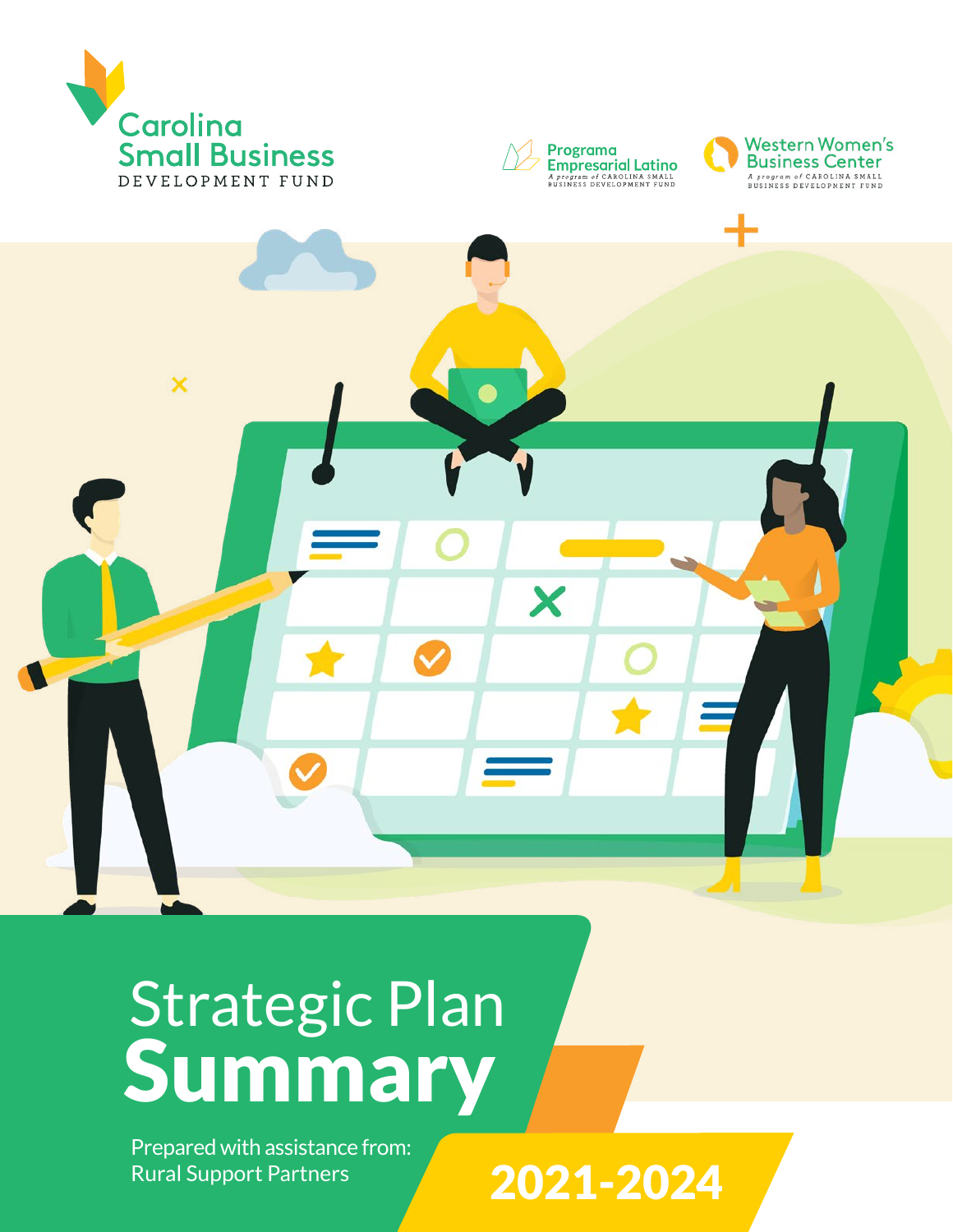



**The fund has not only helped our business be able to have access to capital, but it has given us the runway to continue to grow our team and serve our customers.**

**Thank you for supporting me in this difficult moment. This grant has given me the impulse to go forward, to stay active in business and the opportunity for growth in the near future.**

**Vanessa Mathews** Founder and Chief Resilience Officer, Asfalis Advisors

**Hugo Cifuentes** Owner, Art Stone Design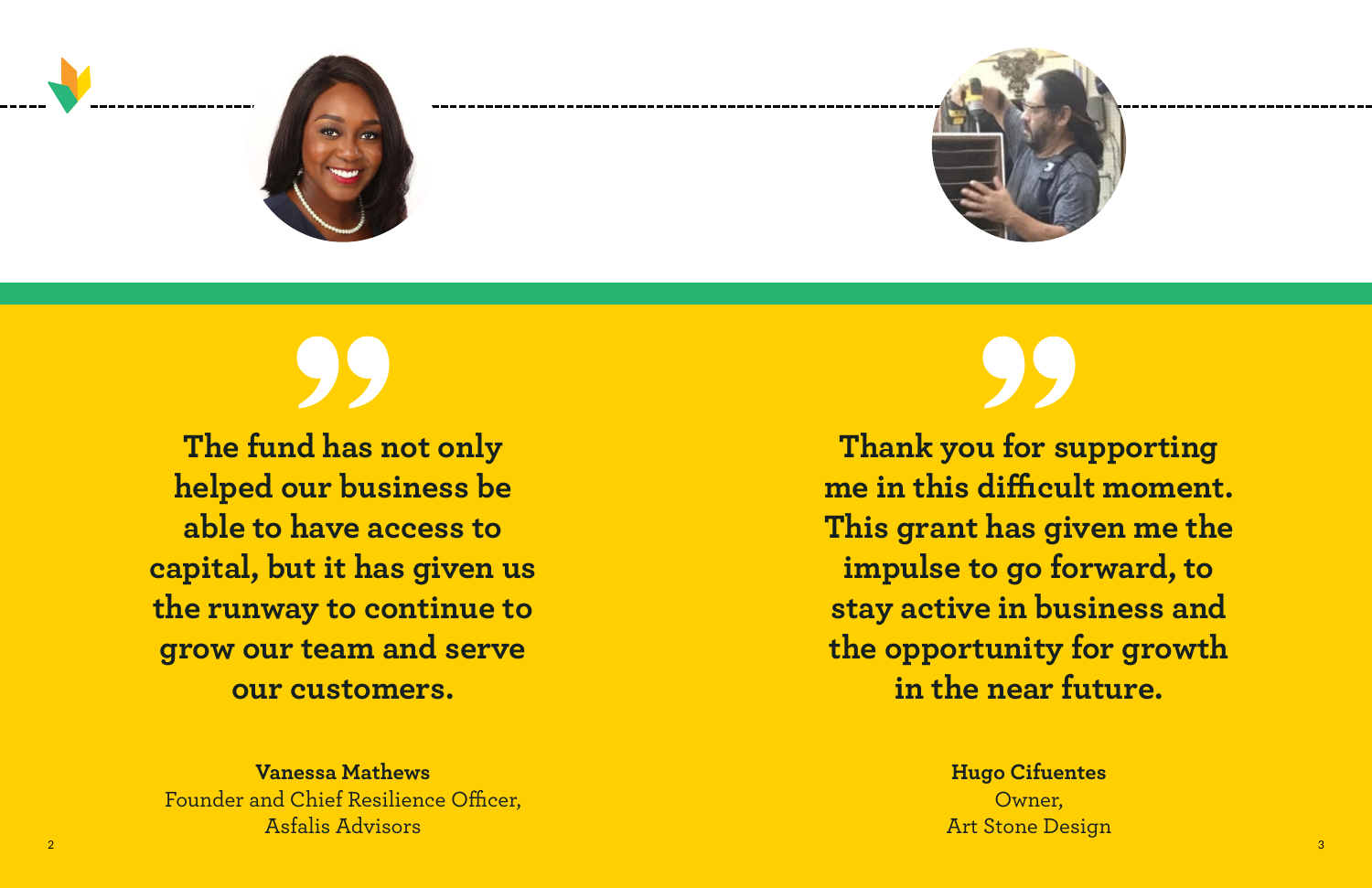### Lending Operations

- 1. Total loan numbers are growing.
- 2. Total capital deployment is growing.

### Business Solutions Services

- 1. TA is focused on current and potential clients in a manner that promotes their success and builds our borrower pipeline.
- 2. The number of TA recipients is growing over time.

### Influential Thought Leadership

- 1. We are visible both to our key stakeholders and the broader public.
- 2. People seek out our knowledge and value our input.
- 3. We have a growing set of influential partners.

### Resiliency and Self-Sufficiency

- 1. We meet or exceed industry financial standards.
- 2. We have a valuable and growing base of financial, funder, and lender partners.



- 2. # of quality publications each year.
- 3. # of current partnerships with community organizations, municipalities, education institutions, research institutions, and other mission-driven lenders.
- 1. Industry ratios are met or exceeded:
	- Self-Sufficiency Ratio ≥ 55%
	- Net Assets Ratio ≥ 40%
- 2. The financial, funder, and lender partners we have are invested in the long-term success of the organization.
- 1. % increase in number of loans closed.
- 2. % increase in capital deployed.
- 1. % of TA clients that are current borrowers or loan applicants.
- 2. The availability of TA services to clients at key stages in their firm's development.

### 1. # of research citations annually.

*Changes due to our activities. Data used to track our progress.*



Goals

What We Do

### **Understand**

Work to consistently meet the business development needs of historically underserved small businesses at key stages in their development.

# 02

### **Improve**

Improve CSBDF's selfsufficiency by creating a diverse asset portfolio with financial ratios that meet or exceed industry standards.





Position CSBDF as a well-known leader and valued practitioner who intentionally drives community and economic development through evidence-based interventions which support small business growth and sustainability.



Sustain existing partnerships while also cultivating new relationships with institutions who provide grant funds, affordable lending capital, and/or contract with CSBDF for services.

### **Attract**

### **Tracking Our Progress**

### **Indicators of Success Measured By**

Successfully attract historically underserved small businesses, with an increasing emphasis on businesses in high growth sectors, and provide them with affordable capital.

01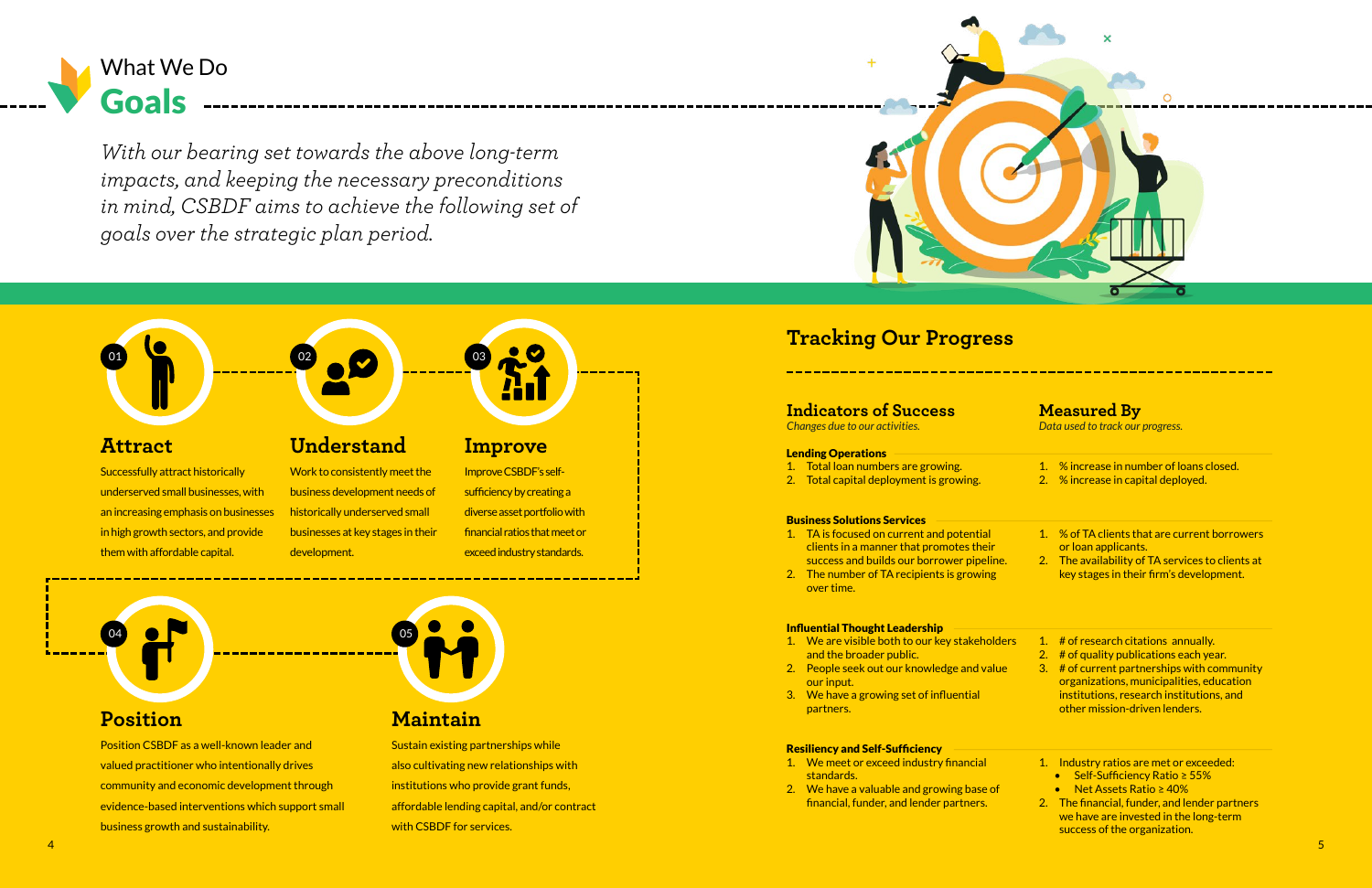### Strategic Road Map At-a-Glance Where We're Going



**Lending** Business Solutions Policy & Research Finance & Administration



### *The services that drive*

*our goals.*



**Staff Board** Funders **Partners** 

- Total loans and capital deployed are growing.
- Our TA helps clients succeed and builds a pipeline of borrowers.
- More businesses are receiving TA from us.
- We are visible and publish our research. • Our knowledge
- is sought out and valued.
- We have a growing and influential array of partners.
- We are visible to potential borrowers, partners, and job applicants.
- We meet or exceed industry financial standards.

*What we aim to do over the next three years to make progress toward our long-term impacts.*

*What we see changing as a result of our activities*



*Needed for long-term impacts to occur.*



*The ultimate outcome of our activities.*



- Successfully attract historically underserved small businesses, with an increasing emphasis on businesses in high growth sectors, and provide them with affordable capital.
- Consistently understand and meet the business development needs of historically underserved small businesses at key stages in their development.
- Position CSBDF as a well-known leader and valued practitioner who intentionally drives community and economic development through evidence-based interventions which support small business growth and sustainability.
- Improve CSBDF's self-sufficiency by creating a diverse asset portfolio with financial ratios that meet or exceed industry standards.
- Sustain existing partnerships while also cultivating new relationships with institutions who provide grant funds, affordable lending capital, and/or contract with CSBDF for services.

- North Carolina is a place where entrepreneurs can start, grow, and thrive in their small business ventures because they have equitable access to capital.
- North Carolina's historically underserved communities are economically empowered and commercially vibrant because small businesses and their neighborhoods are supporting each other, both economically and socially.
- CSBDF is financially and operationally sound while being an innovative thought leader in the CDFI field.

• Historically underserved communities have knowledge of and can access non-traditional lending capital and business services support. • Stakeholders in economic and

community development policy proactively • The CDFI industry and its funders value and promote the use of evaluation to make evidence-based • Internal operations

- identify and use evidence-based strategies.
- decisions. optimize staff talent business processes.

and capacity while

technology streamlines

### **Resources Activities Goals Indicators Pre-Conditions Long-Term Impact**

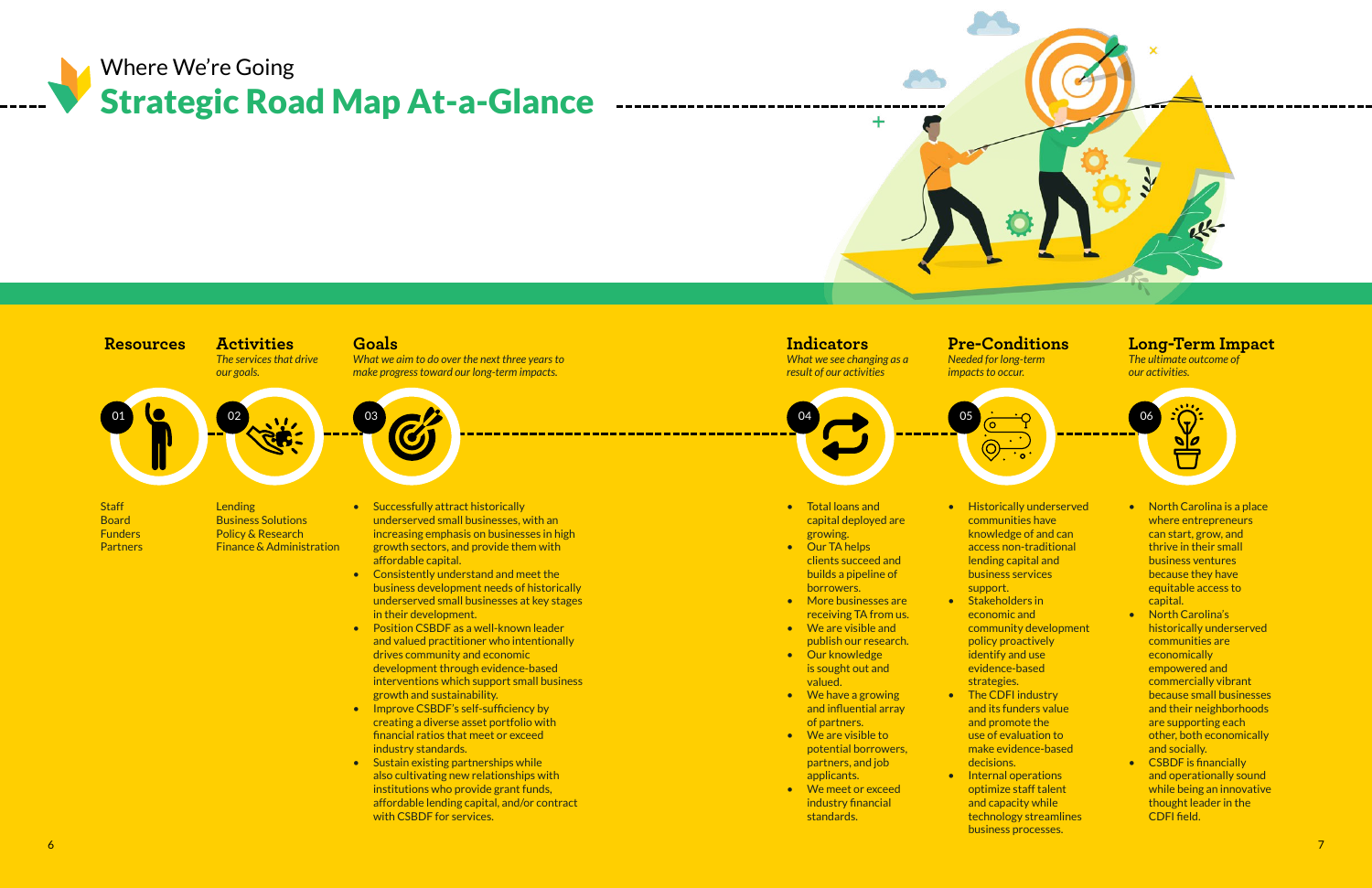### Our Guiding Values -------------Who We Are

*The strategic road map is based on a set of guiding values that will be the foundation of our activities. We have identified the following values as being critical in the pursuit of the strategic plan's goals:* 

### **Our Identity**

Our brand symbolizes how we enact our theory of change in support of current and aspiring small business owners. The torch reflects a three-pronged commitment to help entrepreneurs grow and thrive through affordable financing, holistic business solution services, and evidencebased policy research. Starting and growing a small business venture is not easy. But we are dreamcatchers because our passion is helping small business owners reach their business ownership dreams.